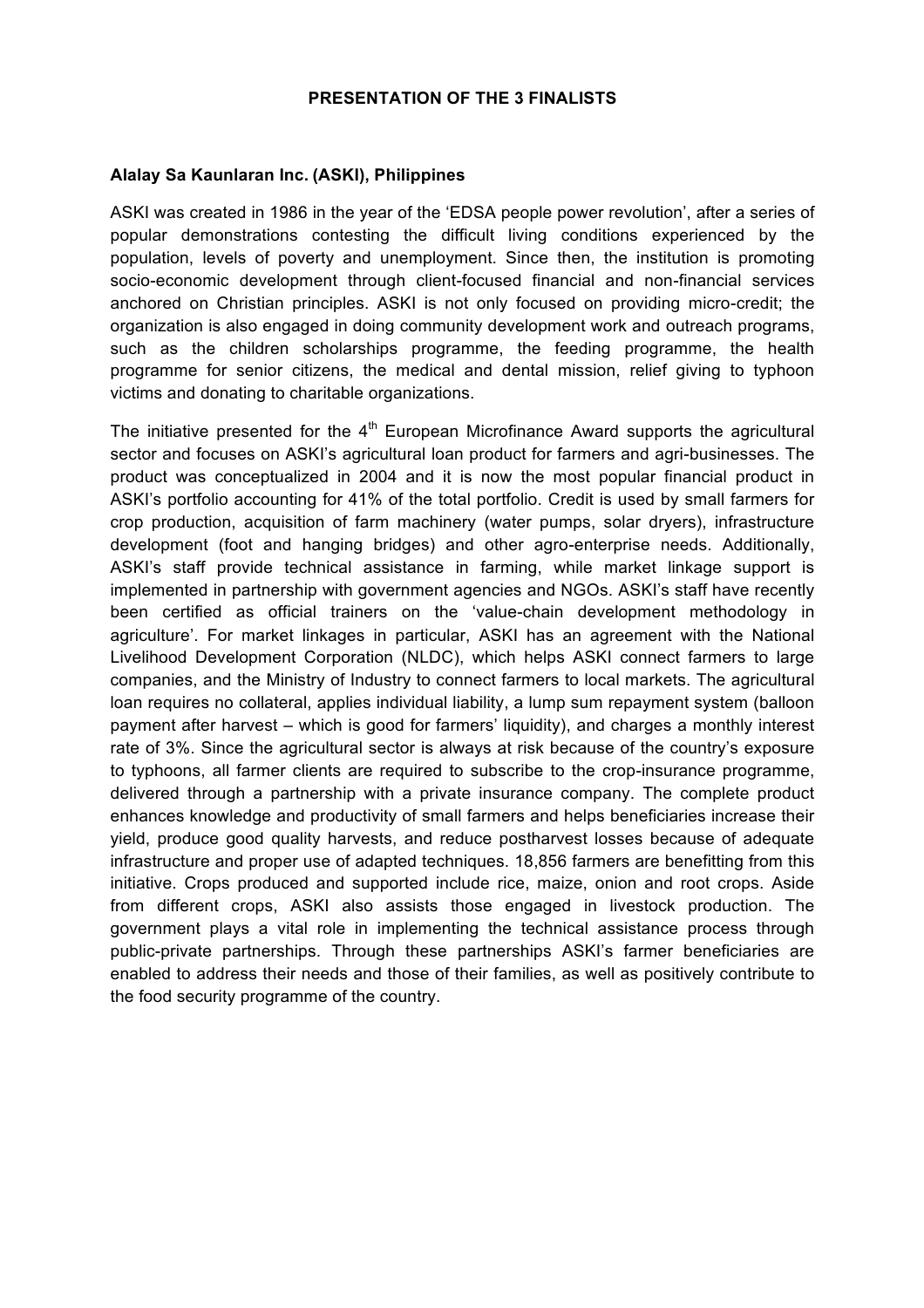## **Banco para el Fomento a Iniciativas Económicas S.A. (BANCO FIE S.A.), Bolivia**

BANCO FIE S.A. is the largest MFI in Bolivia with 119 agencies spread in the 9 regions of the country and 2,371 staff. BANCO FIE S.A. began operating as a bank in May 2010, continuing the operations of the 'Fondo Financiero Privado para el Fomento a Iniciativas Economicas S.A'. (FFP FIE SA) which, in turn began operating as a regulated entity in March 1998. FIE FFP S.A. was founded to continue the microfinance operations of its main stakeholder, the NGO called Centro de 'Fomento a Iniciativas Economicas' (FIE NGO), which was initiated in 1985 by five very committed Bolivian women. BANCO FIE S.A.'s mission is to become the country's micro and small business favourite financial institution, because of its recognized solvency and the quality of its services, attracting investors committed to the equitable and inclusive development of Bolivia.

The initiative presented for the  $4<sup>th</sup>$  European Microfinance Award is an individual loan for agricultural producers and animal herders. The Agricultural Loan addresses the food security issue throughout the entire value chain, generated from the producer to final consumer. The conditions of the Agricultural Loan are adapted to the producers' business cycles and the average amounts of disbursement are on average below USD 3,500 allowing micro-business owners to support the productive agricultural chain, by financing either inputs provision, transportation facilities or marketing solutions. No guarantees are requested, BANCO FIE S.A. evaluates its clients' repayment capacity. The Agricultural Credit Unit, composed of experts in the agricultural sector, is central to the management of the Agricultural Loan. This Unit manages a database on yields, prices, weather factors and external factors that could affect the production and the market. The Agricultural Loan is offered in the 121 agencies at national level and represents 6% of the gross portfolio of the institution accounting for 5.03% of total clients. The initiative is facilitated by a supporting environment, where governmental policies and technical assistance programmes encourage initiatives for the agricultural sector and food sovereignty in Bolivia. The main problem addressed by the Agricultural Loan is the limited financing mechanisms for entrepreneurs engaged in agriculture production, forest crops, livestock, poultry, fish and livestock breeding that require loans to invest in working capital. BANCO FIE S.A. has supported more than 40 food products with its Agricultural Loan, mainly: milk (10%), grains (10%), potatoes (5%), banana (5%), coffee (10%), and cattle raising (4%). Since the launch of the product only two years ago 12,794 people have accessed it, making BANCO FIE S.A. one of the five biggest funders of the agricultural sector in Bolivia. The success of this product has spurred the Bolivian financial sector to serve rural areas and support agriculture. BANCO FIE S.A. has demonstrated to other financial institutions, that the agricultural sector can be sustainably financed even when loans are given to small farmers and herders; and that it is possible to serve all regions in Bolivia (not only in the west where most developed regions are). BANCO FIE S.A. plans to open many new rural agencies which will have a direct impact on the agricultural portfolio. Rolling out the Agricultural Loan product will be facilitated by the 22 partnerships established between BANCO FIE S.A. and small producers associations involved in the production of milk, dairy, quinoa, coffee, cattle, fish, poultry, oil, chestnut, chocolate, winemaking, peanuts and fruits.